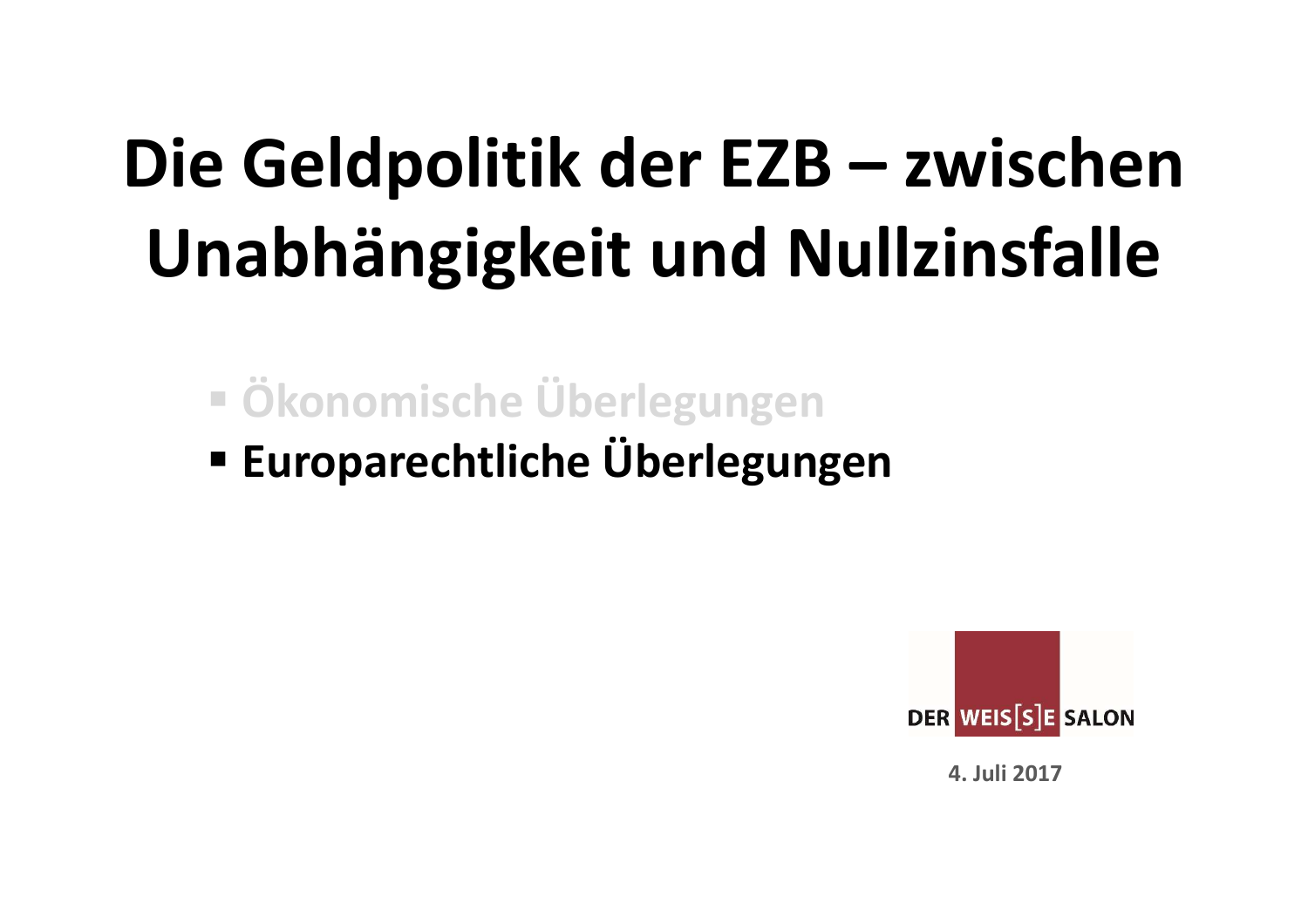



## The European Central Bank as a source offinancial instability?

und

### Europarechtliche Überlegungen zur EZB-Geldpolitik

Prof. Dr. Markus C. Kerber

mckerber@europolis-online.org

© Europolis e.V.Hackescher Markt 410178 Berlin

### **Der Weis[s]e Salon, Wien, 4.7.2017**

Gerne steht Prof. Kerber für Anfragen – insbesondere Kritik – zur Verfügung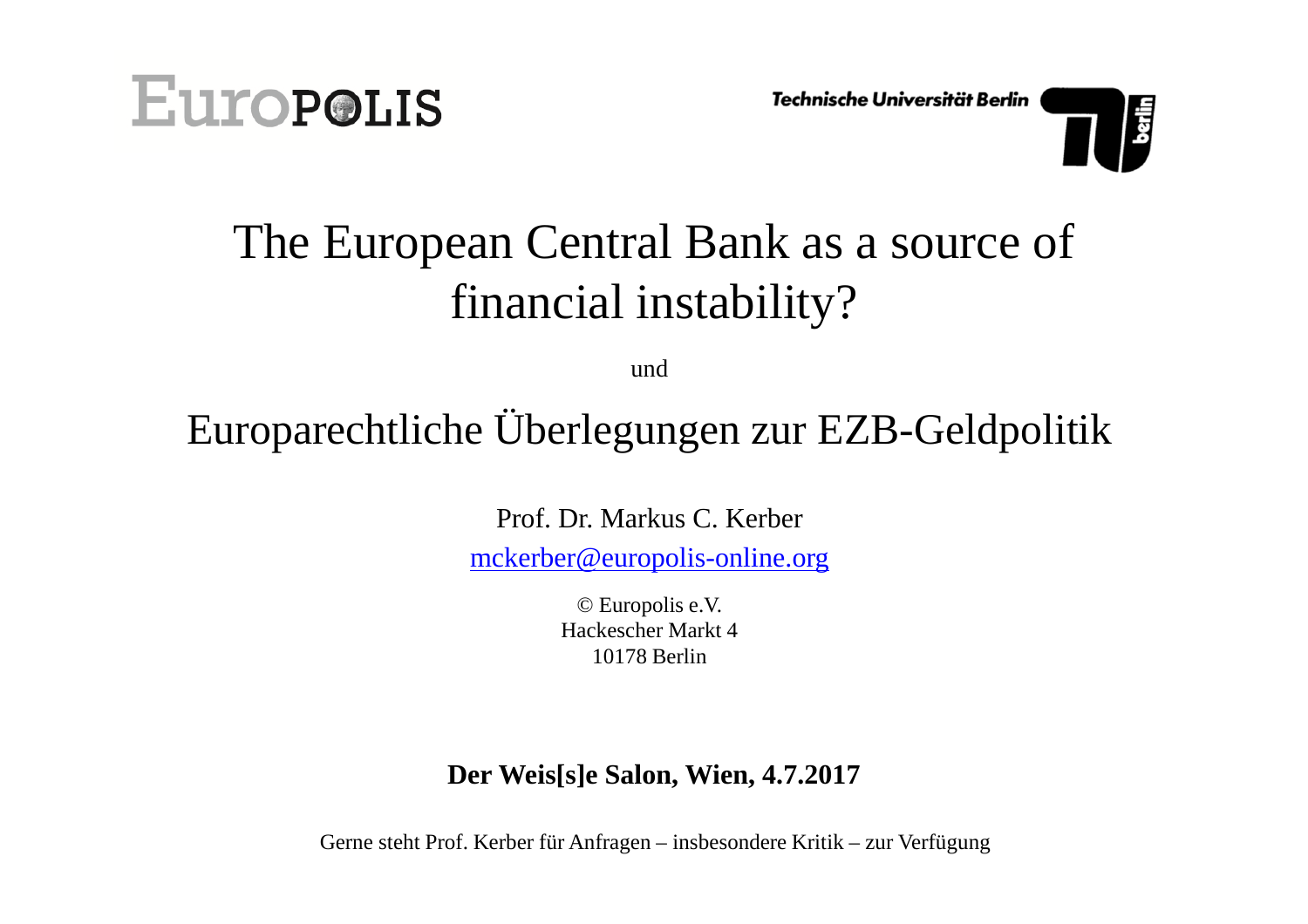## **EuropoLIS**

Technische Universität Berlin

- 1.Introduction
- 2.The concept of financial stability
- 3. The chronology of crisis policy since 2007
	- a.Securities Markets Programme and Covered Bonds Purchase Programme
	- b.Steady qualitative easing
	- c.Lax handling of Emergency Liquidity Assistance
	- d.Since September 6th 2012: OMT
	- e.June 2014: Funding for Lending
	- f.September 2014: Covered Bonds Purchase Programme III + ABS
	- g. Non-monetary policy measures by NCBs: The Achilles tendon of European System of **Centralbanks**
	- h.The most recent revolution: PSPP
- 4. "Fulfilling European Monetary Union": ECB becomes the omniscient banking supervisor (SSM)
	- a.Conflicts with monetary policy: Setting the fox to watch the geese?
	- b.Overaccumulation of liquidity and Europe-wide deposit insurance?
- 5.The "prisoner's dilemma" of the ECB: fiscal dominance
- 6. ECB between dictatorship and impotence
	- a.Judging the effects of the policy hitherto
	- b. The normative consequence of ongoing crisis policy: no balance of powers or the omnipotence of monetary policy
	- c.ECB without strategic reserve
	- d. Endgame: Unlimited collapse or reasonable reform of the Eurozone by parallel currencies

 $\frac{1}{2}$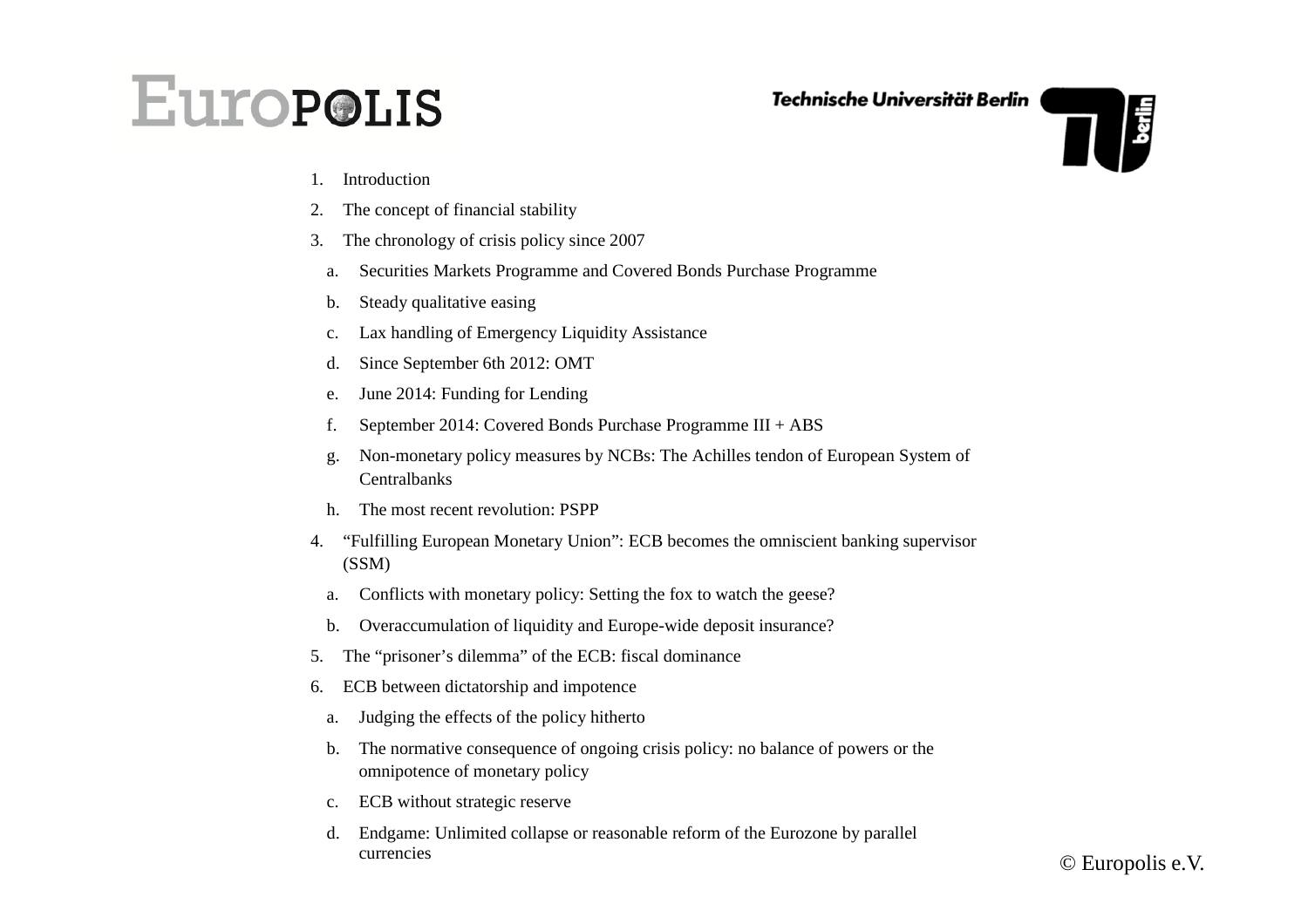Während in Brüssel noch diskutiert wird, ob Europa ein Staatenverbund oder ein Bundesstaat ist, macht sich eine Institution breit, die dabei ist, alle wesentlichen wirtschaftspolitischen Kompetenzen an sich zu ziehen und niemandem mehr rechenschaftspflichtig zu sein: die Europäische Zentralbank (EZB). Den Deutschen einst als neue und bessere Bundesbank verkauft, ist die EZB zu einer Gefahr für das gesamte Finanzsystem geworden. Denn für sie gelten besondere Gesetze oder gar keine. Sie finanziert eigentlich insolvente Staaten und pumpt aktuell mehr als 1 Billion Furo in den Geldkreislauf.

Markus C. Kerber erläutert und beschreibt als einer der wichtigsten Kritiker der EZB die andauernde Selbstermächtigung der Europäischen Zentralbank und zeigt, wie Sie als Bürger die Folgen dieser Politik zu spüren bekommen und was Sie tun können und sollen, um sich der EZB zu erwehren.

Dieses Buch ist mehr als eine wissenschaftliche Analyse, es ist Pamphlet und Aufruf zugleich.

# Wehrt euch, Bürger! Wehrt euch, Bürger!

Wie die Europäische Zentralbank unser Geld zerstört

#### Markus C. Kerber



Markus C. Kerber

www.finanzbuchverlag.de